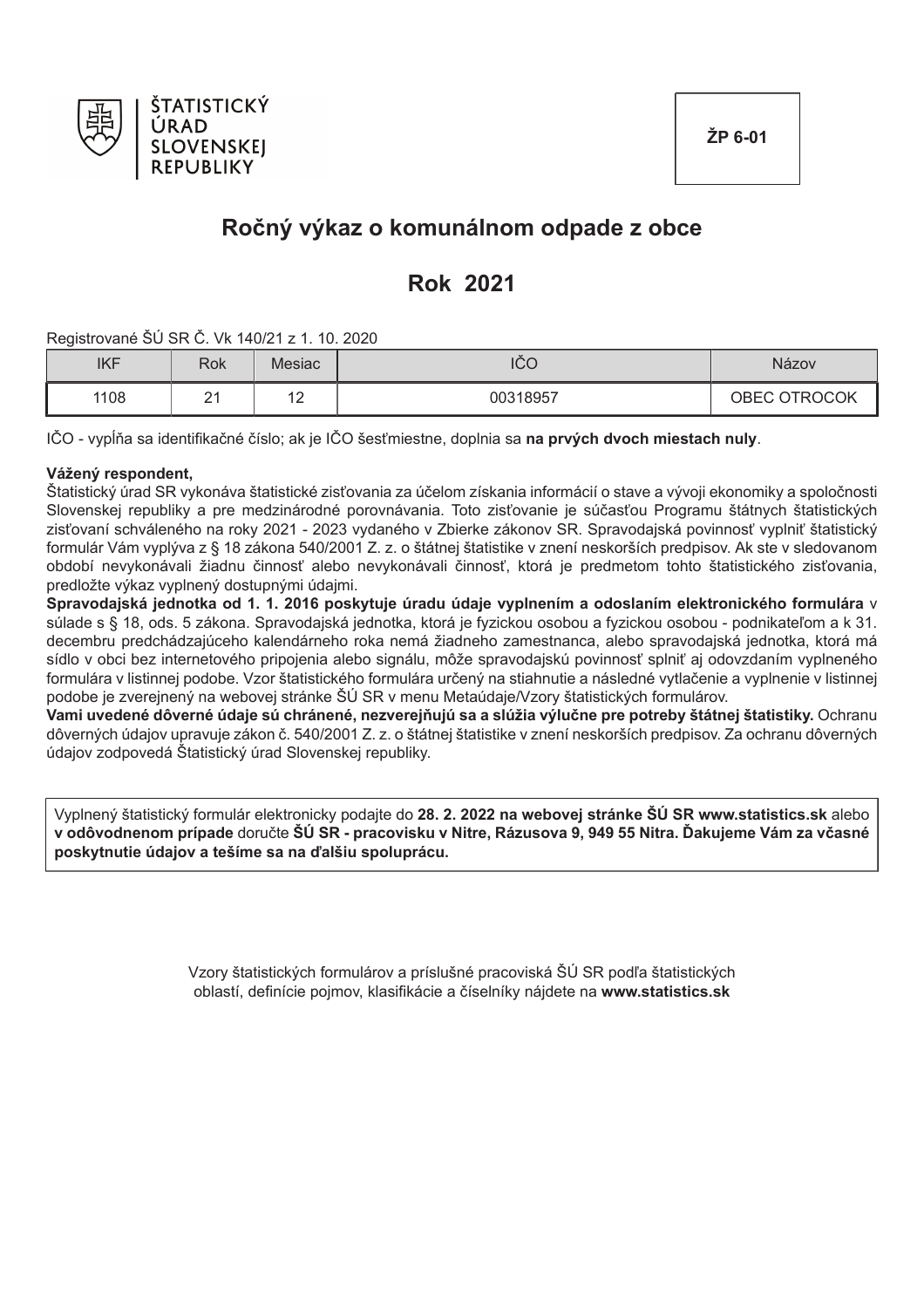### A.Ročný výkaz o komunálnom odpade z obce

### 100387

# Kontaktná osoba na pracovisku ŠÚ SR pre metodickú pomoc

| Pracovisko ŠÚ SR (názov mesta) | Nitra                    |
|--------------------------------|--------------------------|
| Meno a priezvisko              | Eva Veselá               |
| Telefónne číslo                | 037/7752212              |
| E-mail                         | Eva.Vesela@statistics.sk |

### 100307

### Kontaktné údaje osoby vypĺňajúcej štatistický formulár

| Meno a priezvisko                       | Adriana Szarkaová          |
|-----------------------------------------|----------------------------|
| Telefónne číslo vrátane smerového čísla | 0908932397                 |
| E-mail                                  | adrianaszarkaova@gmail.com |

 $\overline{2}$ 

### Čas vypĺňania formulára

| Čas potrebný na vedenie štatistickej    | hodiny |   |    |
|-----------------------------------------|--------|---|----|
| evidencie, na vyhľadanie požadovanej    |        |   |    |
| informácie z podkladov účtovnej evi-    |        |   |    |
| dencie alebo štatistickej evidencie, na |        |   |    |
| konzultácie s internými alebo externý-  | minúty | ◠ | 30 |
| mi odborníkmi pri vypĺňaní formulára    |        |   |    |
| a na samotné vyplnenie formulára.       |        |   |    |

Pod štatistickou evidenciou sa rozumie evidencia údajov požadovaných príslušným štatistickým zisťovaním.

Modul sa vypĺňa raz za rok. V mesačných zisťovaniach sa vypĺňa za mesiac september, v štvrťročných za 3. štvrťrok, v polročných za 2. polrok a v ročných za 2. polrok a v ročných za 2. polrok a v ročných za 2. polrok a v ro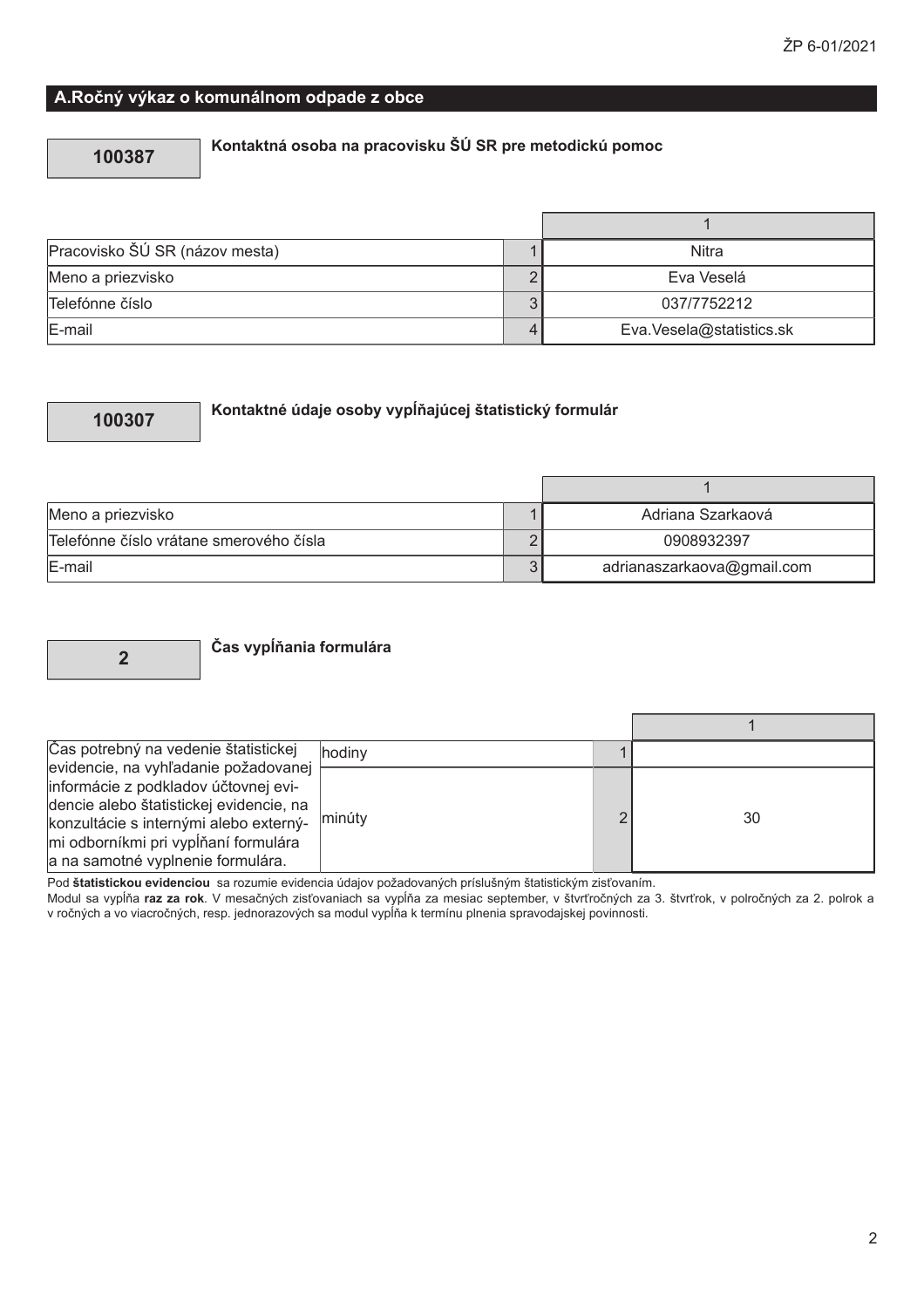### ! "R #R'&()\* W

### ighthrough the Second State of the Second State of the Second State of the Second State of the Second State of the Second State of the Second State of the Second State of the Second State of the Second State of the Second

### **265** Komunálne a drobné stavebné odpady z obce

Pre účely štatistiky odpadu je potrebné v stlpci 3 Kód nakladania s odpadom prednostne uvádzať **koncové kódy** nakladania s odpadom:<br>• Tabuľka 7 - kódy D1 - R11<br>• Tabuľka 7 - kódy D1 - D12.

Kód V – zber (z tabuľky 5) je možné použiť len v prípade, ak obec odovzdá odpad da zaleradena zaber, do zbeme/výkupne odpadov.<br>**Kód V nezahŕňa odovzdanie odpadu zberovej spoločnosti.** 

Šatstvo a textilie vyzbierané v obci, u ktorých je predpoklad, že sa budú ďalej nosiť (charita), sa nepovažujú za komunálny odpad a nevykazujú sa v module 265.

Druh odpadu 20 01 99 Odpady inak nešpecifikované – v prípade vyplnenia je potrebné špecifikovať v komentári o aký odpad sa jedná.<br>Druh odpadu 20 03 99 Komunálne odpady inak nešpecifikované – v prípade vyplnenia je potrebné

|              |                | Poradové číslo | Císlo dru-<br>hu, poddru-<br>hu odpadu | Kód naklada-<br>nia s odpadom | Y - kód ne-<br>bezpečné-<br>ho odpadu | Množstvo od-<br>padu (v tonách<br>na 3 des. m.) | IČO príjem-<br>cu odpadu | Kód obce pre-<br>vádzky prí-<br>jemcu odpadu |
|--------------|----------------|----------------|----------------------------------------|-------------------------------|---------------------------------------|-------------------------------------------------|--------------------------|----------------------------------------------|
| Názov odpadu |                |                | $\overline{2}$                         | 3                             | $\overline{4}$                        | 5                                               | 6                        | $\overline{7}$                               |
| 001          |                | 001            | 200102                                 | R <sub>5</sub>                |                                       | 2,345                                           | 36021211                 | 514462                                       |
| 002          | $\overline{2}$ | 002            | 200103                                 | R <sub>3</sub>                |                                       | 0,097                                           | 36021211                 | 514462                                       |
| 003          | 3              | 003            | 200104                                 | R <sub>4</sub>                |                                       | 0,133                                           | 36021211                 | 514462                                       |
| 004          | $\overline{4}$ | 004            | 200135                                 | R <sub>4</sub>                | Y46                                   | 0,220                                           | 36021211                 | 514462                                       |
| 005          | 5              | 005            | 200136                                 | R <sub>4</sub>                |                                       | 0,148                                           | 36021211                 | 514462                                       |
| 006          | 6              | 006            | 200139                                 | R <sub>3</sub>                |                                       | 2,561                                           | 36021211                 | 514462                                       |
| 007          |                | 007            | 200301                                 | D <sub>1</sub>                |                                       | 26,535                                          | 36021211                 | 514462                                       |
| 800          | 8              | 008            | 200102                                 | R <sub>5</sub>                |                                       | 1,046                                           | 31633404                 | 515612                                       |
| 009          | 9              | 009            | 200133                                 | R4                            | Y46                                   | 0,738                                           | 31633404                 | 515612                                       |
| 010          | 10             | 010            | 20014001                               | R4                            |                                       | 0,424                                           | 31633404                 | 515612                                       |
| 011          | 11             | 011            | 20014002                               | R4                            |                                       | 1,526                                           | 31633404                 | 515612                                       |
| 012          | 12             | 012            | 20014005                               | R4                            |                                       | 9,622                                           | 31633404                 | 515612                                       |
| 013          | 13             | 013            | 20014007                               | R <sub>4</sub>                |                                       | 0,702                                           | 31633404                 | 515612                                       |
| 014          | 14             | 014            | 200133                                 | R <sub>4</sub>                | Y46                                   | 0,015                                           | 50634518                 | 515612                                       |
| 015          | 15             | 015            | 200140                                 | R <sub>4</sub>                |                                       | 1,021                                           | 50634518                 | 515612                                       |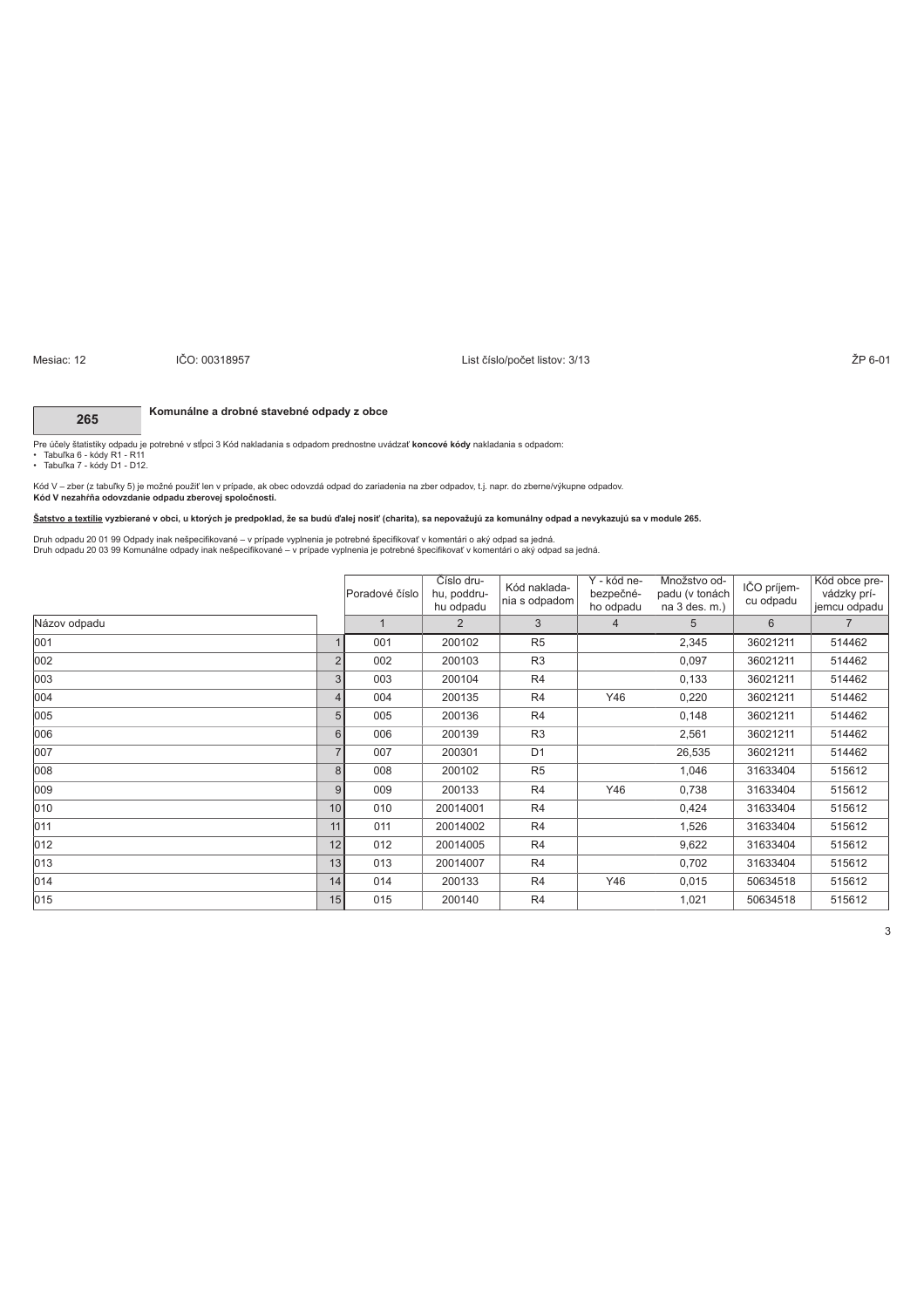ŽP 6-01/2021

 $\overline{4}$ 

|                 |    | Poradové číslo              | Číslo dru-<br>hu, poddru-<br>hu odpadu | Kód naklada-<br>nia s odpadom | Y - kód ne-<br>bezpečné-<br>ho odpadu | Množstvo od-<br>padu (v tonách<br>na 3 des. m.) | IČO príjem-<br>cu odpadu | Kód obce pre-<br>vádzky prí-<br>jemcu odpadu |
|-----------------|----|-----------------------------|----------------------------------------|-------------------------------|---------------------------------------|-------------------------------------------------|--------------------------|----------------------------------------------|
| Názov odpadu    |    |                             |                                        |                               |                                       |                                                 |                          |                                              |
| 016             | 16 | 016                         | 20014002                               | R4                            |                                       | 0.016                                           | 50634518                 | 515612                                       |
| Kontrolný súčet | KS | $\overline{ }$<br>$\lambda$ |                                        | $\overline{\phantom{a}}$      |                                       |                                                 |                          |                                              |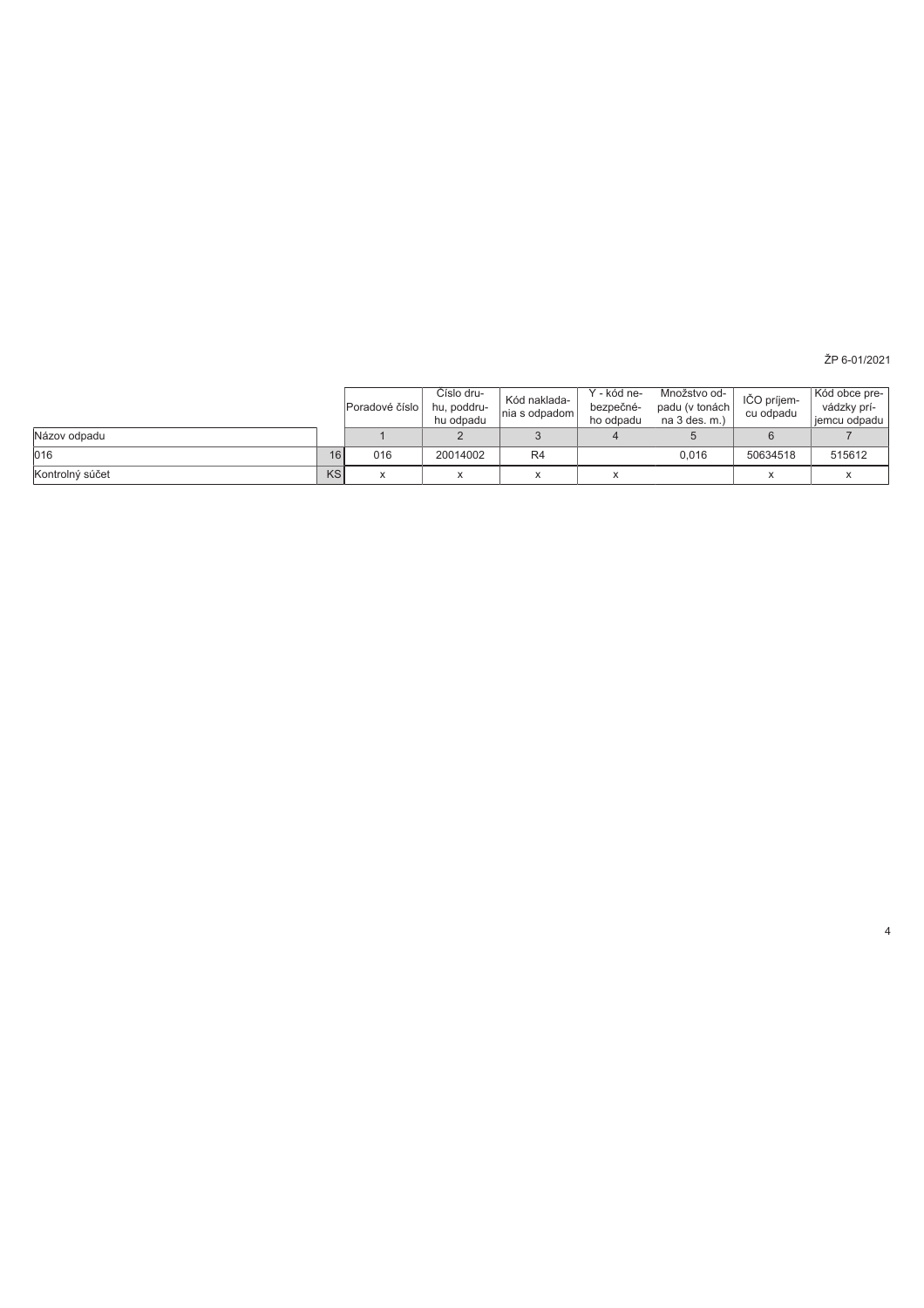### 100556

Uveďte mieru triedenia komunálneho odpadu za príslušný rok na 2 des. miesta v %, podľa vzorca pre výpočet úrovne vytriedenia komunálnych odpadov podľa zákona 329/2018 Z. z. o poplatkoch za uloženie odpadov a o zmene a doplnení zákona č. 587/2004 Z. z. o Environmentálnom fonde a o zmene a doplnení niektorých zákonov v znení neskorších predpisov:

43,72

### 100557

Počet domácností podľa typu zberu biologicky rozložiteľného kuchynského odpadu (kat. č. 20 01 08) k 31.12.

| Počet domácností<br>podľa typu zberu bio-           |                    | Oddelený triedený<br>Izber                                                      |                |    |
|-----------------------------------------------------|--------------------|---------------------------------------------------------------------------------|----------------|----|
|                                                     | v rodinných domoch | Spoločný triedený<br>zber s biologicky roz-<br>ložiteľným odpadom<br>lzo záhrad | $\overline{2}$ |    |
|                                                     |                    | Kompostovanie v<br>kompostovacom zá-<br>sobníku                                 | 3              | 83 |
| logicky rozložiteľné-<br>ho kuchynského od-<br>padu | v bytových domoch  | Oddelený triedený<br><b>zber</b>                                                | 4              |    |
|                                                     |                    | Spoločný triedený<br>zber s biologicky roz-<br>ložiteľným odpadom<br>zo záhrad  | 5              |    |
|                                                     |                    | Kompostovanie v<br>kompostovacom zá-<br>sobníku                                 | 6              | 2  |

### 100558

### Spôsob triedeného zberu biologicky rozložiteľného komunálneho odpadu (BRKO) kompostovaním v kompostovacích zásobníkoch k 31.12.

|   |                | Objem kompos-                        | Počet kompostovacích zásobníkov (v kusoch) |                   |                              |  |  |  |  |  |
|---|----------------|--------------------------------------|--------------------------------------------|-------------------|------------------------------|--|--|--|--|--|
|   | Poradové číslo | tovacieho zásob-<br>níka (v litroch) | v rodinných domoch                         | v bytových domoch | na verejnom<br>priestranstve |  |  |  |  |  |
|   |                |                                      |                                            |                   |                              |  |  |  |  |  |
|   | 01             | iný                                  | 83                                         |                   |                              |  |  |  |  |  |
| C | 02             |                                      |                                            |                   |                              |  |  |  |  |  |
| 3 | 03             |                                      |                                            |                   |                              |  |  |  |  |  |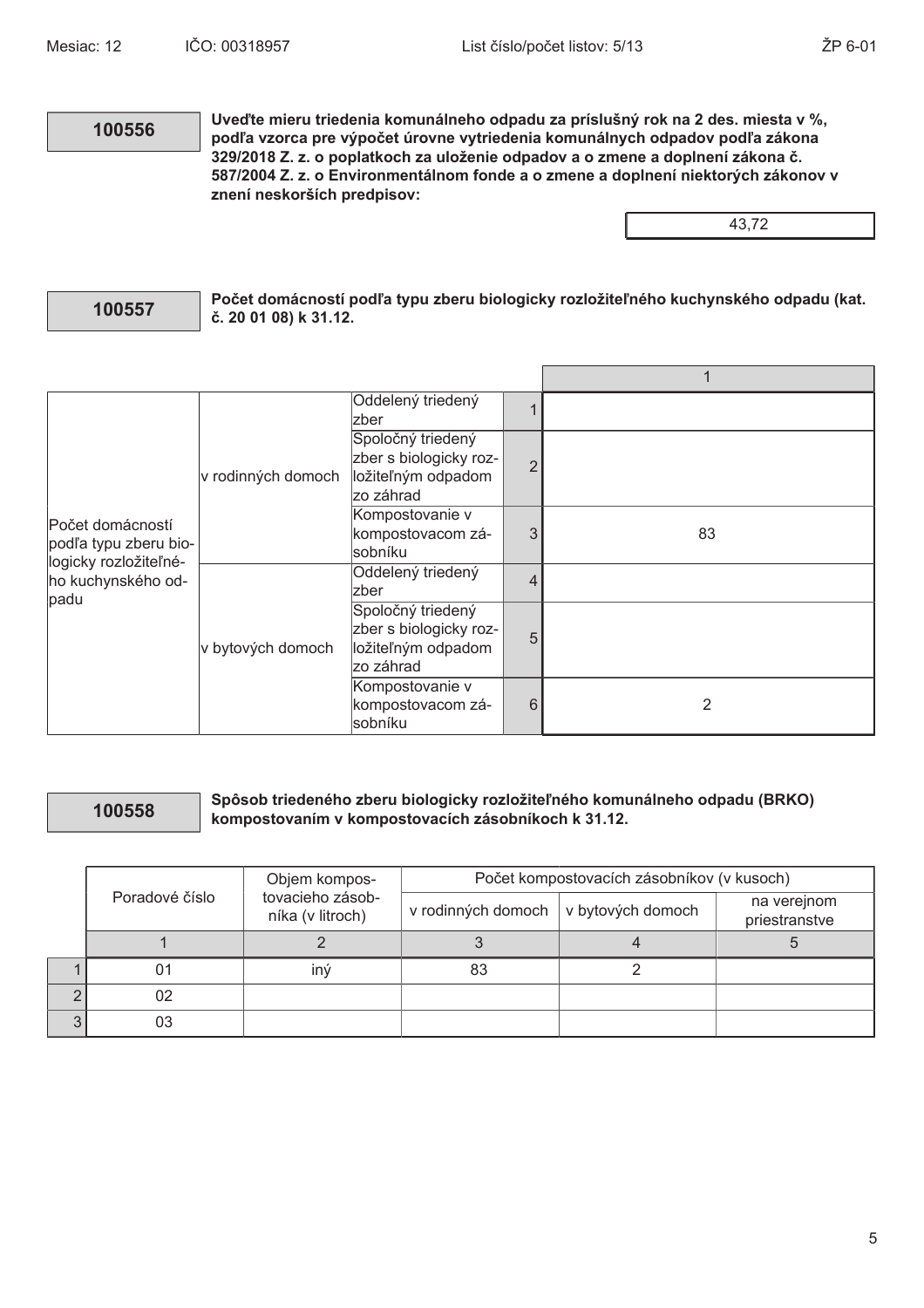## 528 Ochrana životného prostredia - finančné ukazovatele za obec

(v EUR)

ŽP 6-01/2021

|                                                                                         |                                                        |                 |                                              |                                                           |                     |                         | v tom                                 |                                     |                                          |     |
|-----------------------------------------------------------------------------------------|--------------------------------------------------------|-----------------|----------------------------------------------|-----------------------------------------------------------|---------------------|-------------------------|---------------------------------------|-------------------------------------|------------------------------------------|-----|
|                                                                                         |                                                        |                 | Ochrana ži-<br>votného pro-<br>stredia spolu | ochrana pô-<br>dy, povrcho-<br>vých a pod-<br>zemných vôd | ochrana<br>ovzdušia | nakladanie<br>s odpadmi | narábanie<br>s odpadový-<br>mi vodami | znižova-<br>nie hluku<br>a vibrácií | biodiverzi-<br>ta a ochra-<br>na krajiny | iná |
|                                                                                         |                                                        |                 | $\mathbf{1}$                                 | 2                                                         | 3                   | $\overline{4}$          | 5                                     | 6                                   | $\overline{7}$                           | 8   |
| Obstaranie dlhodobého majetku na ochranu ŽP spolu                                       |                                                        |                 | 104 990                                      | 104 990                                                   |                     |                         |                                       |                                     |                                          |     |
| z toho špecializované subjekty neregistrované ako sa-<br>mostatné právne jednotky       |                                                        | $\overline{2}$  |                                              |                                                           |                     |                         |                                       |                                     |                                          |     |
| $z$ toho $(z r. 1)$                                                                     | prídavné zariadenia                                    | 3               |                                              |                                                           |                     |                         |                                       |                                     |                                          |     |
|                                                                                         | integrované zariadenia                                 | $\overline{4}$  |                                              |                                                           |                     |                         |                                       |                                     |                                          |     |
| v tom $(z r. 1)$                                                                        | obstaranie dlhodobého<br>hmotného majetku              | 5               | 104 990                                      | 104 990                                                   |                     |                         |                                       |                                     |                                          |     |
|                                                                                         | obstaranie dlhodobého ne-<br>hmotného majetku          | $6\phantom{1}6$ |                                              |                                                           |                     |                         |                                       |                                     |                                          |     |
|                                                                                         | zdrojov obce                                           | $\overline{7}$  |                                              |                                                           |                     |                         |                                       |                                     |                                          |     |
| v tom (z r. 1) obstaranie                                                               | dotácií a prevodov získaný-<br>ch zo štátneho rozpočtu | 8               | 104 990                                      | 104 990                                                   |                     |                         |                                       |                                     |                                          |     |
| hradené z                                                                               | príjmov od domácností                                  | 9               |                                              |                                                           |                     |                         |                                       |                                     |                                          |     |
|                                                                                         | príjmov od podnikov                                    | 10              |                                              |                                                           |                     |                         |                                       |                                     |                                          |     |
|                                                                                         | iných zdrojov financovania                             | 11              |                                              |                                                           |                     |                         |                                       |                                     |                                          |     |
| Náklady na ochranu ŽP                                                                   |                                                        | 12              | 5 6 4 1                                      |                                                           |                     | 5 6 4 1                 |                                       |                                     |                                          |     |
| z toho špecializované subjekty neregistrované ako sa-<br>13<br>mostatné právne jednotky |                                                        |                 |                                              |                                                           |                     |                         |                                       |                                     |                                          |     |
|                                                                                         | mzdové náklady                                         | 14              |                                              |                                                           |                     |                         |                                       |                                     |                                          |     |
| v tom $(z r. 12)$                                                                       | ostatné náklady                                        | 15              |                                              |                                                           |                     |                         |                                       |                                     |                                          |     |
|                                                                                         | náklady hradené iným sub-<br>iektom                    | 16              | 5 6 4 1                                      |                                                           |                     | 5 6 4 1                 |                                       |                                     |                                          |     |

 $6\overline{6}$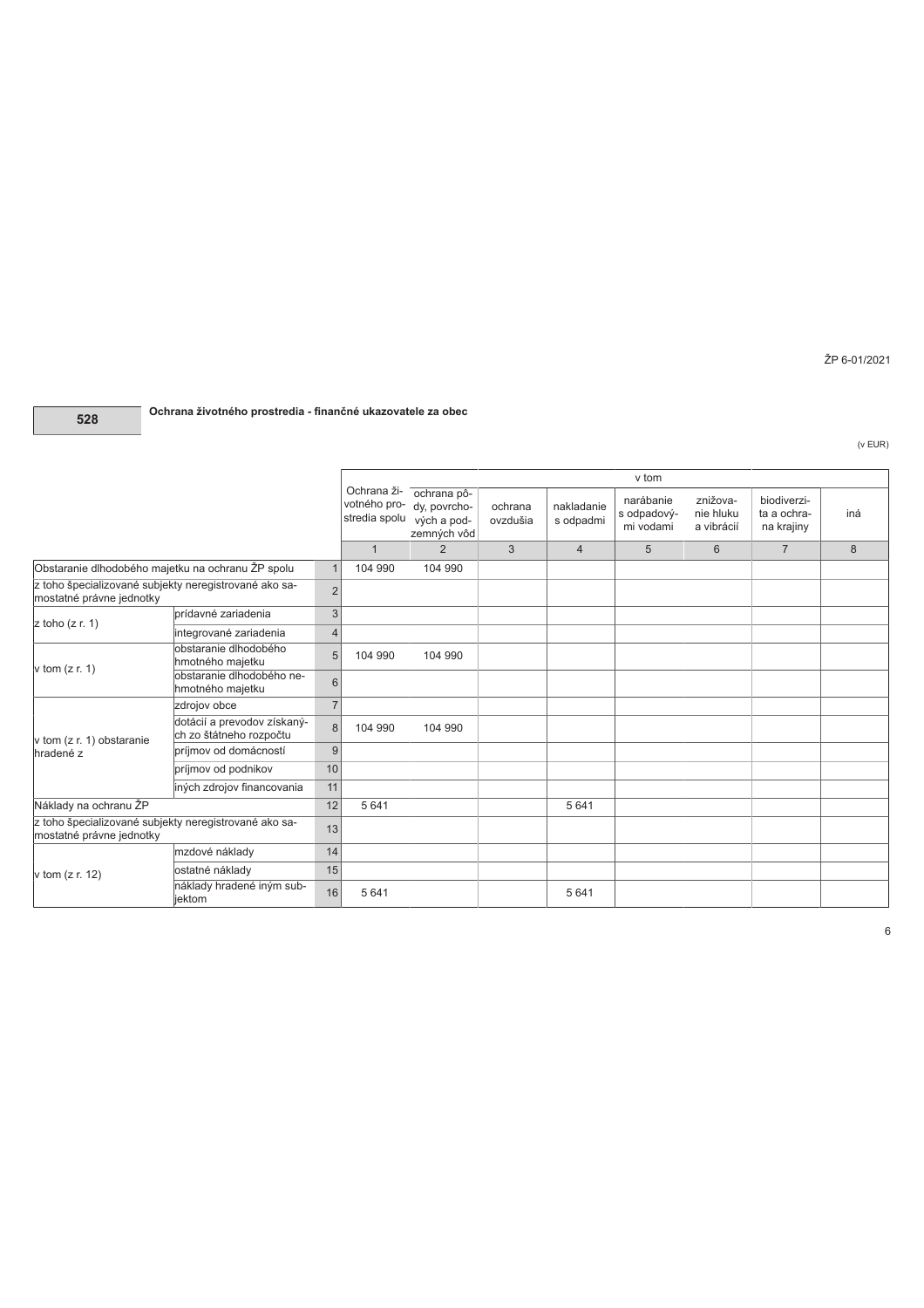| Mesiac: 12                       | IČO: 00318957                                         |           | List číslo/počet listov: 7/13                |                                                           |                     |                         |                                       |                                     |                                          |    |  |
|----------------------------------|-------------------------------------------------------|-----------|----------------------------------------------|-----------------------------------------------------------|---------------------|-------------------------|---------------------------------------|-------------------------------------|------------------------------------------|----|--|
|                                  |                                                       |           |                                              |                                                           | v tom               |                         |                                       |                                     |                                          |    |  |
|                                  |                                                       |           | Ochrana ži-<br>votného pro-<br>stredia spolu | ochrana pô-<br>dy, povrcho-<br>vých a pod-<br>zemných vôd | ochrana<br>ovzdušia | nakladanie<br>s odpadmi | narábanie<br>s odpadový-<br>mi vodami | znižova-<br>nie hluku<br>a vibrácií | biodiverzi-<br>ta a ochra-<br>na krajiny | in |  |
|                                  |                                                       |           |                                              | $\overline{2}$                                            | 3                   | $\overline{4}$          | 5                                     | 6                                   |                                          | 8  |  |
|                                  | poplatky a platby štátnym<br>orgánom a organizáciám   | 17        |                                              |                                                           |                     |                         |                                       |                                     |                                          |    |  |
| platby $(z r. 16)$               | platby súkromným osobám<br>a organizáciám             | 18        | 5 6 4 1                                      |                                                           |                     | 5 641                   |                                       |                                     |                                          |    |  |
| Celkové tržby z ochrany ŽP spolu |                                                       | 19        | 5679                                         |                                                           |                     | 5679                    |                                       |                                     |                                          |    |  |
| mostatné právne jednotky         | z toho špecializované subjekty neregistrované ako sa- | 20        |                                              |                                                           |                     |                         |                                       |                                     |                                          |    |  |
| v tom (z r. 19) tržby za         | predaj vedľajších alebo od-<br>padových produktov     | 21        |                                              |                                                           |                     |                         |                                       |                                     |                                          |    |  |
|                                  | poskytnuté služby na ochra-<br>nu ŽP                  | 22        | 5679                                         |                                                           |                     | 5679                    |                                       |                                     |                                          |    |  |
| Kontrolný súčet (r. 1 až 22)     |                                                       | <b>KS</b> |                                              |                                                           |                     |                         |                                       |                                     |                                          |    |  |

 7> ?5 KGL

ŽP 6-01

iná

\*